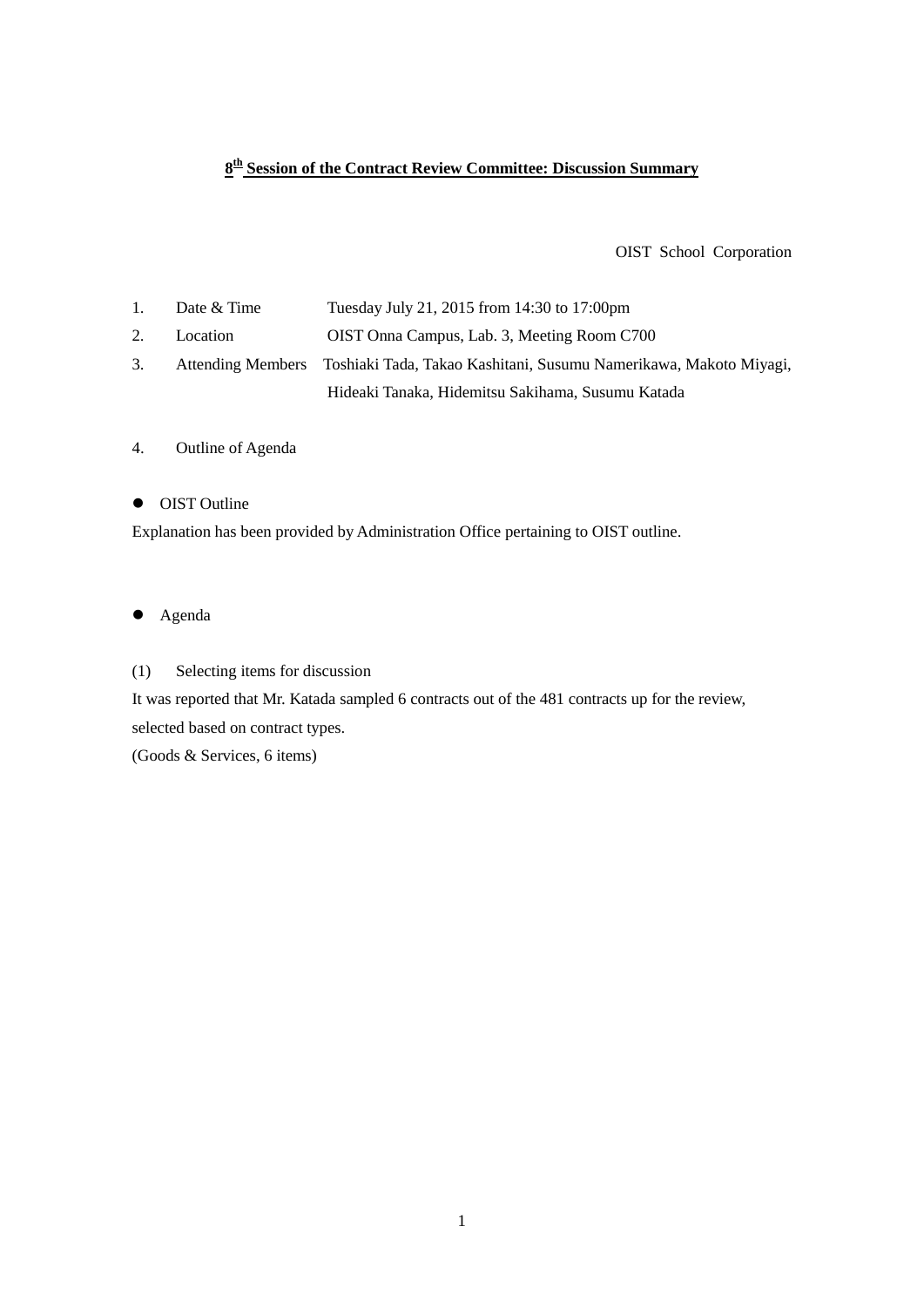# (2) Discussions regarding each item

- 1. Competitive bidding items
- (i) Lab 3 procurement of ready-made furniture

| Comments & Opinions by the Committee            | Secretariat Explanation, etc.                       |
|-------------------------------------------------|-----------------------------------------------------|
| Why did the initial bidding become              | There were 4 bidders, but all of their bids were    |
| unsuccessful?                                   | short of the target price.                          |
| What kind of method was used to set the target  | Reference estimates were received from the 4        |
| price in the second bidding?                    | parties who had bidden, and the lowest of these     |
|                                                 | prices was used without changes of the items        |
|                                                 | and quantities,                                     |
| What is the reason that the actual price became | The original target price was calculated based      |
| different from the original target price?       | on the past record of the furniture procurement     |
|                                                 | for Lab 2, but due to increase the prices of        |
|                                                 | materials, unit, and currency rate fluctuation, the |
|                                                 | actual price became higher than we assumed.         |
| How much have unit prices for materials risen?  | The unit prices have risen approximately 10% by     |
|                                                 | considering the difference from the original        |
|                                                 | estimated price.                                    |
| Why were there only 4 bidders for the           | It is because only companies have business with     |
| ready-made furniture?                           | large-scale department stores participated. As      |
|                                                 | considering the procurement amount, only a          |
|                                                 | limited number of companies could handle such       |
|                                                 | the amount.                                         |
| OIST ordered a large amount of furniture goods. | There is characteristically a high ratio of         |
| However, was there any possibility that those   | shipping cost for the large quantity procurement.   |
| orders could have been split into different     | It could make it reasonable and easier to           |
| vendors to increase competitive advantage for a | minimize shipping, assembly, and installation       |
| better contract?                                | costs as comparing to ordering them separately      |
|                                                 | if we order everything at once.                     |
| About how much was shipping costs?              | About 8 million yen, as seen in the documents.      |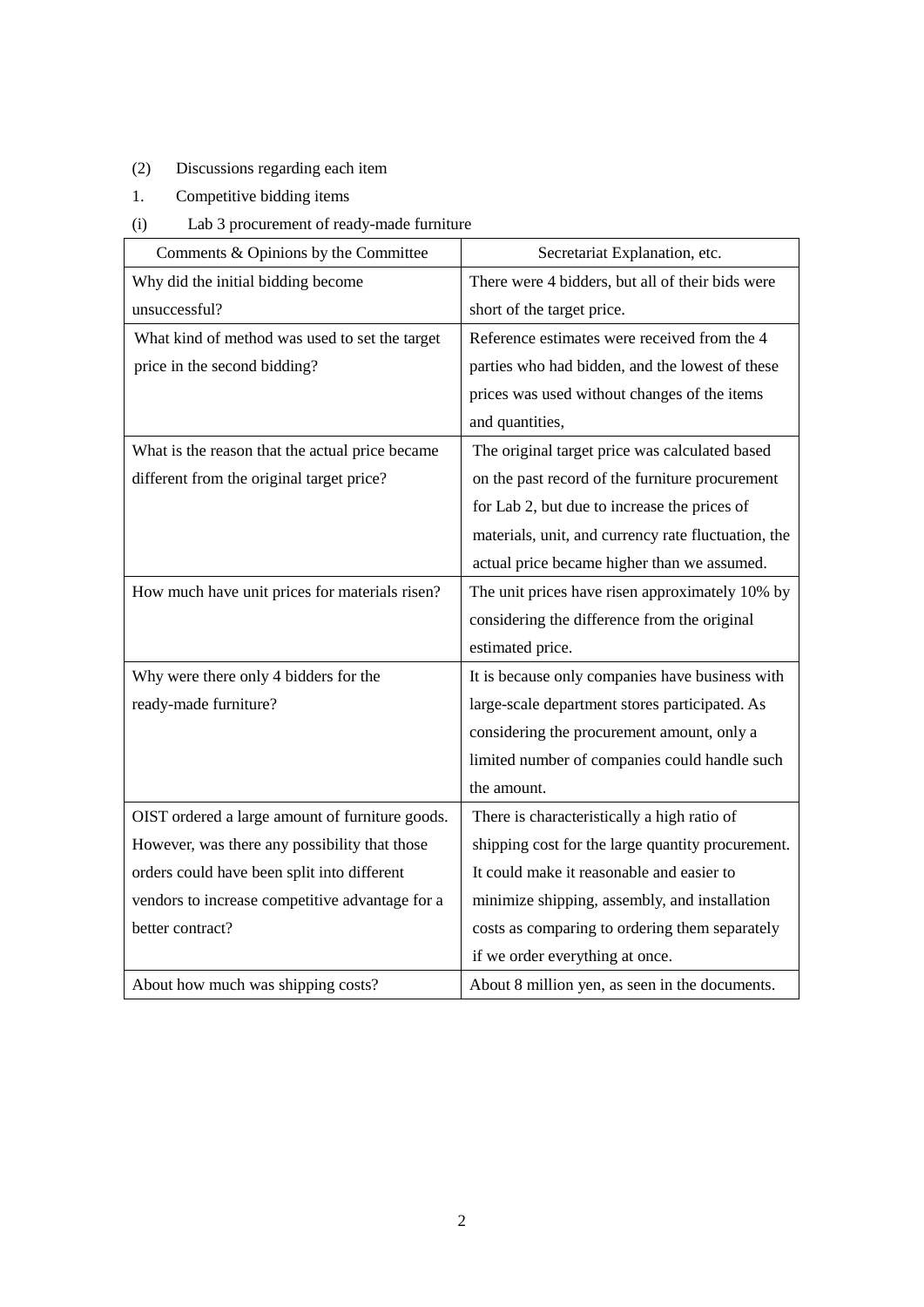| Comments & Opinions by the Committee              | Secretariat Explanation, etc.                       |
|---------------------------------------------------|-----------------------------------------------------|
|                                                   | Evaluation standards etc., are as per the           |
|                                                   | documentation. Since each company proposes          |
|                                                   | similar parts and configurations, aside from the    |
|                                                   | benchmark results, there is no significant          |
|                                                   | difference.                                         |
| What does the "benchmark" indicate?               | It shows the results of the processing speed and    |
|                                                   | efficiency etc., by processing a specific program.  |
|                                                   | To evaluate the computer performance, we asked      |
|                                                   | each bidder to submit the results.                  |
| How can we interpret the pointed differentials in | The one with the best benchmark results receives    |
| the results?                                      | 12 points and the second best 8.4 points (70% of    |
|                                                   | $1st$ place). The lowest result receives 0 points.  |
|                                                   | Since there are no differences in hardware          |
|                                                   | configuration, practically the benchmark            |
|                                                   | rankings are reflected in the pointed differentials |
|                                                   | in the results.                                     |
| It seems that the balance between the ability     | It's a high value procurement order, and also an    |
| point and the difference of price is to be        | area of advanced technology, therefore, both        |
| concerned. The successful company for the bid     | technical rating and price point should be          |
| wasn't the one with the lowest price, however it  | important.                                          |
| seems to have a high ability point. Having a      |                                                     |
| relative ration between the technical point and   |                                                     |
| differences of price as 50:50 shows that the      |                                                     |
| technical point has more value than differences   |                                                     |
| of price?                                         |                                                     |
| Did you review whether or not the technical       | We reviewed the technical proposals.                |
| point was met the standard of requirements for    |                                                     |
| specification?                                    |                                                     |
| The successful bidder got 0 for one of the        | It is just a rank based on a result of the test and |
| benchmarks. However would that mean it had a      | we confirmed that there was no problem on a         |
| problem on performance?                           | technical part from the result of other evaluation  |
|                                                   | items.                                              |

(ii) High Performance Computing Cluster (HPC) set purchase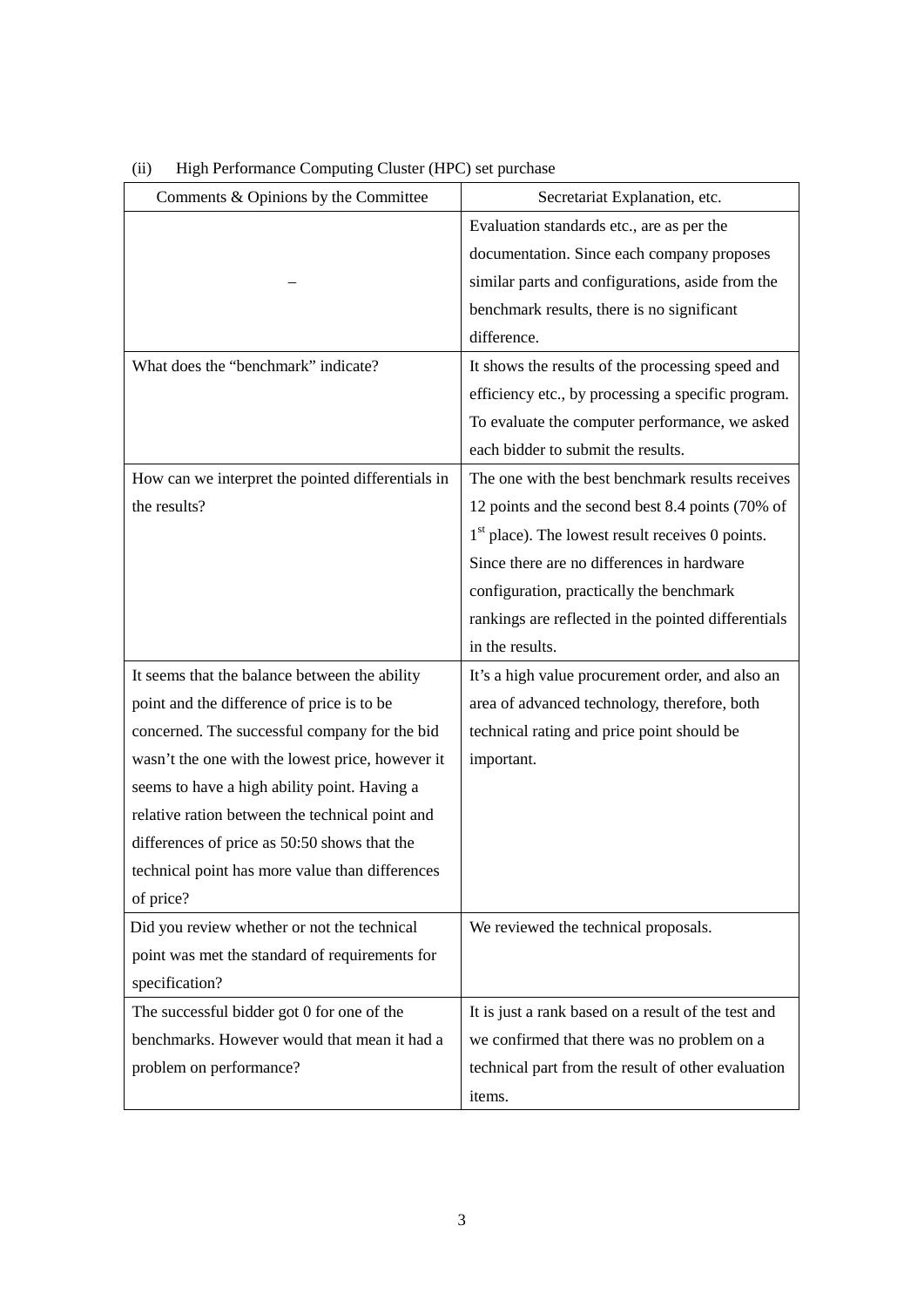| There are some contracts that the price for a      | We ask vender to include 48 to 60 months the                 |
|----------------------------------------------------|--------------------------------------------------------------|
| system is relatively cheap, but the maintenance    | maintenance cost in the price.                               |
| cost is expensive. What would you think about      |                                                              |
| this point? In general, a contract like this case  |                                                              |
| includes a maintenance cost however does this      |                                                              |
| contract include it as well?                       |                                                              |
| That means that the bid amount also includes 48    | For this purchase the bid amount includes(?) the             |
| months of the maintenance cost?                    | system and the maintenance cost of the 1 <sup>st</sup> year. |
|                                                    | Since more hardware is scheduled to be                       |
|                                                    | installed, maintenance costs will also change in             |
|                                                    | accordance.                                                  |
| Had technical evaluation and price presentation    | First, the proposals are evaluated, and the bids             |
| done at the same time?                             | are placed later on.                                         |
|                                                    |                                                              |
| How did you set out the target price?              | We get estimates from 4 parties, and the lowest              |
|                                                    | estimates is selected.                                       |
| Since if there weren't differences in the scores   | Unless the proposals come out, it's difficult to             |
| with the exception of certain rating items,        | know that there isn't a difference. However, I'd             |
| wouldn't a formula with greater emphasis on        | like to deal with the next procurement based on              |
| pricing make more sense for this HPC case?         | what has happened this time.                                 |
| It seems possible that once the required technical | It's possible. I'd like to consider it.                      |
| specifications are met, the next step would be to  |                                                              |
| formulate a comparison based solely on pricing.    |                                                              |
| For example, would it be possible to make 600      |                                                              |
| points or above be enough to pass the technical    |                                                              |
| evaluation, and proceed with bidding only for      |                                                              |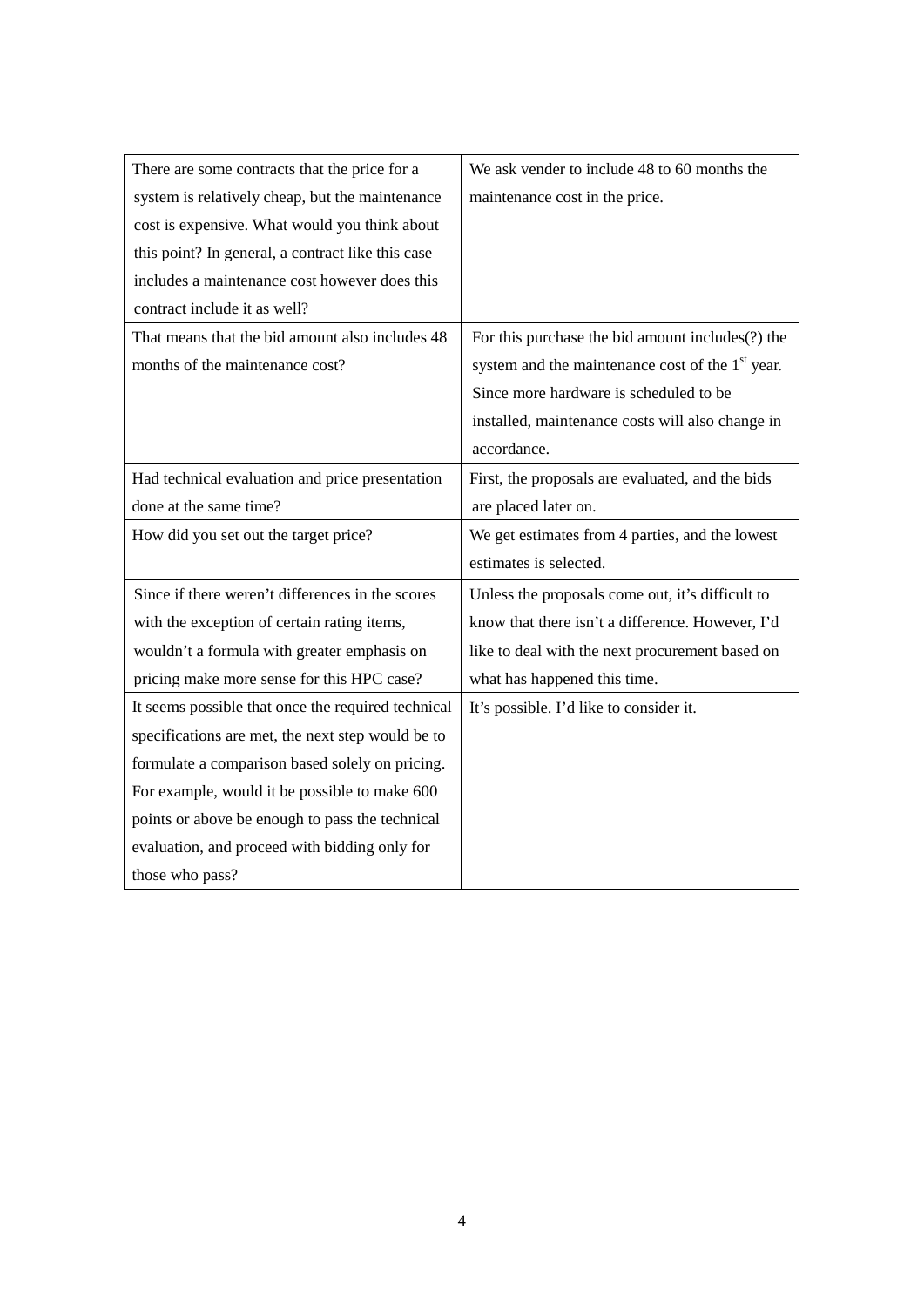## 2. Private contract format

## (iii) Environmental monitoring survey in the fiscal 2015

| Comments & Opinions by the Committee              | Secretariat Explanation, etc.                     |
|---------------------------------------------------|---------------------------------------------------|
| How did you prepare evaluation standards?         | We created them by getting approval from the      |
|                                                   | selection committee.                              |
| What is the reason a company was chosen by        | Data and the know-how are accumulated year        |
| negotiated contract?                              | by year. Therefore it is difficult for newcomers  |
|                                                   | to get this contract and continue the monitoring. |
|                                                   | The newcomers need to be familiar enough with     |
|                                                   | survey materials up to precious fiscal year, and  |
|                                                   | it seems that the bid price would be a            |
|                                                   | disadvantage.                                     |
| If the monitoring survey is focused on the water  | In addition to the water quality, the monitoring  |
| quality, it wouldn't seem such difficult skill is | surveys include ecology and growth surveys for    |
| needed.                                           | valuable plants, animals and conservation.        |
|                                                   | As regarding to plants and animals, a knowledge   |
|                                                   | that is accumulated in the OIST campus would      |
|                                                   | be needed, and the skill must reach to            |
|                                                   | appropriate level.                                |
| Does the OIST fully understand the method for     | This can be checked since it's written in a       |
| the surveys?                                      | completion reports which disclosed each year.     |
| It is understandable that the monitoring surveys  | Because it is a general survey, we need to review |
| take a lot of time and efforts at first. However, | certainty and quality of knowledge and a method   |
| wouldn't it be a general survey for the           | of implementation. As considering geographical    |
| monitoring? Is it worth to make a contract as a   | characteristics, such as the sea area where       |
| proposal method?                                  | aquafarming takes place, existence of valuable    |
|                                                   | animals and plants, the simplicity of a           |
|                                                   | competition just based on the price needs to be   |
|                                                   | avoided.                                          |
| Is the contract price expensive, or reasonable?   | I believe it's reasonable. Survey items have      |
|                                                   | basically become generalized and the breakdown    |
|                                                   | mostly consists of employment cost.               |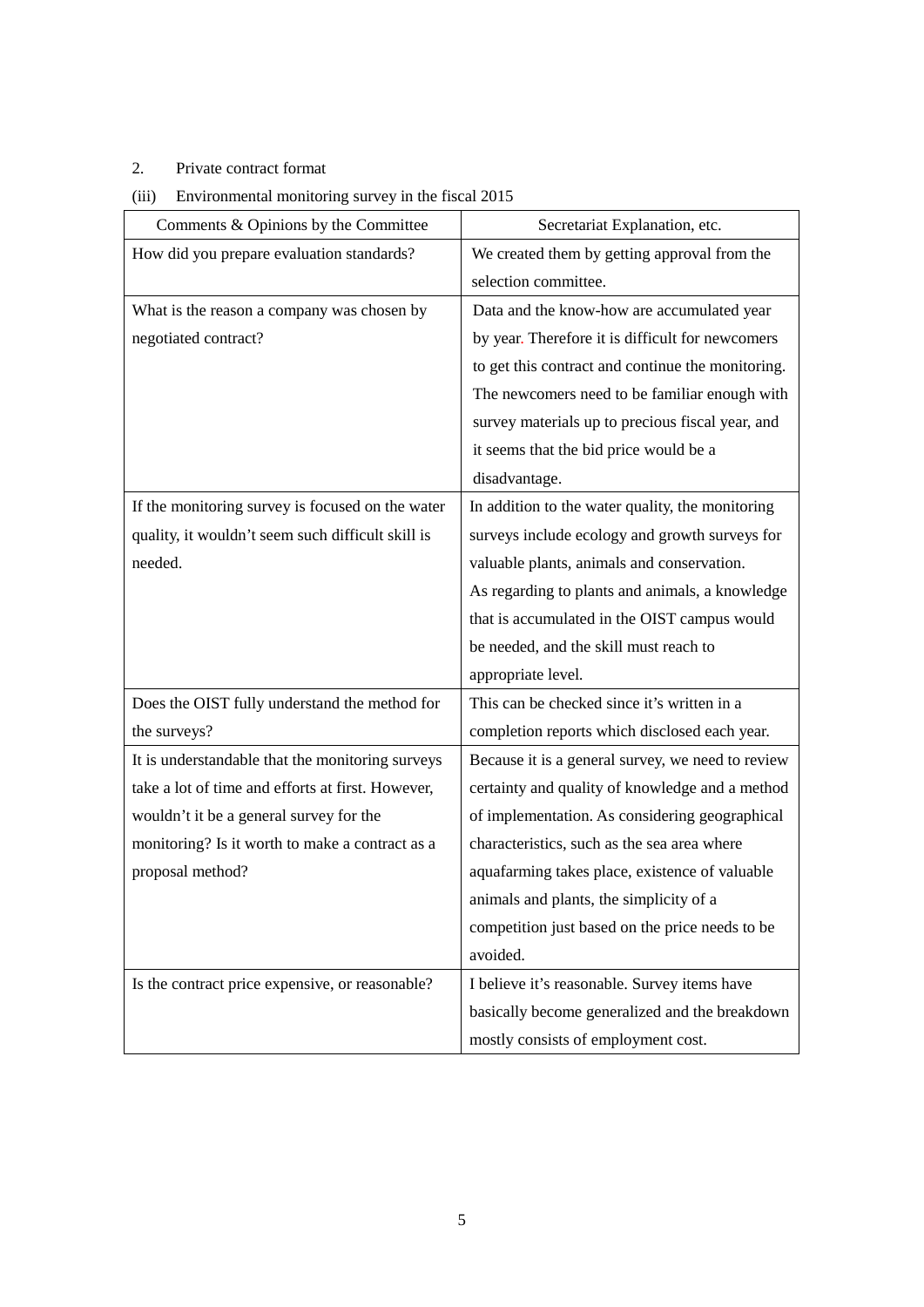| Does the survey implement at the same location? | The location is mostly the same. The monitoring   |
|-------------------------------------------------|---------------------------------------------------|
|                                                 | has implemented in parallel with a construction   |
|                                                 | for example, when a construction is conducted     |
|                                                 | on Lab.3, the monitoring would be focused         |
|                                                 | around the area. The location can be changed by   |
|                                                 | the year or period of time.                       |
| An allocation of work could be reconsidered in  | It might be difficult to look for another company |
| order to encourage other companies into the     | in Okinawa. As stated above, most of the costs is |
| bidding. For example, it could reduce and the   | for employees. Therefore it would be              |
| know-how should be thoroughly on a              | disadvantages to offer to a company outside of    |
| specification.                                  | Okinawa. Moreover, it is said that an assessment  |
|                                                 | firms in Okinawa are short staffed.               |
| How is the job performance of this contractor?  | There are no problems with their reports or the   |
|                                                 | monitoring surveys.                               |
| Estimates have been submitted 5 times, do you   | Bids can be entered up to 8 times for goods &     |
| think this is pressing a bit much?              | services.                                         |
| How many times can bids be placed within the    | For construction the maximum is 4 times.          |
| minimum time requested?                         |                                                   |
| It seems better to put value on job performance |                                                   |
| and a completion report, and review the         |                                                   |
| estimates minimally.                            |                                                   |
| As like this case, which needs investment in    | There are practical examples of this case such as |
| initial vendor and contracts continued over     | contracts for building management, so I'd like to |
| multiple years, it would be to consider a       | consider it.                                      |
| multi-year contract for adaption.               |                                                   |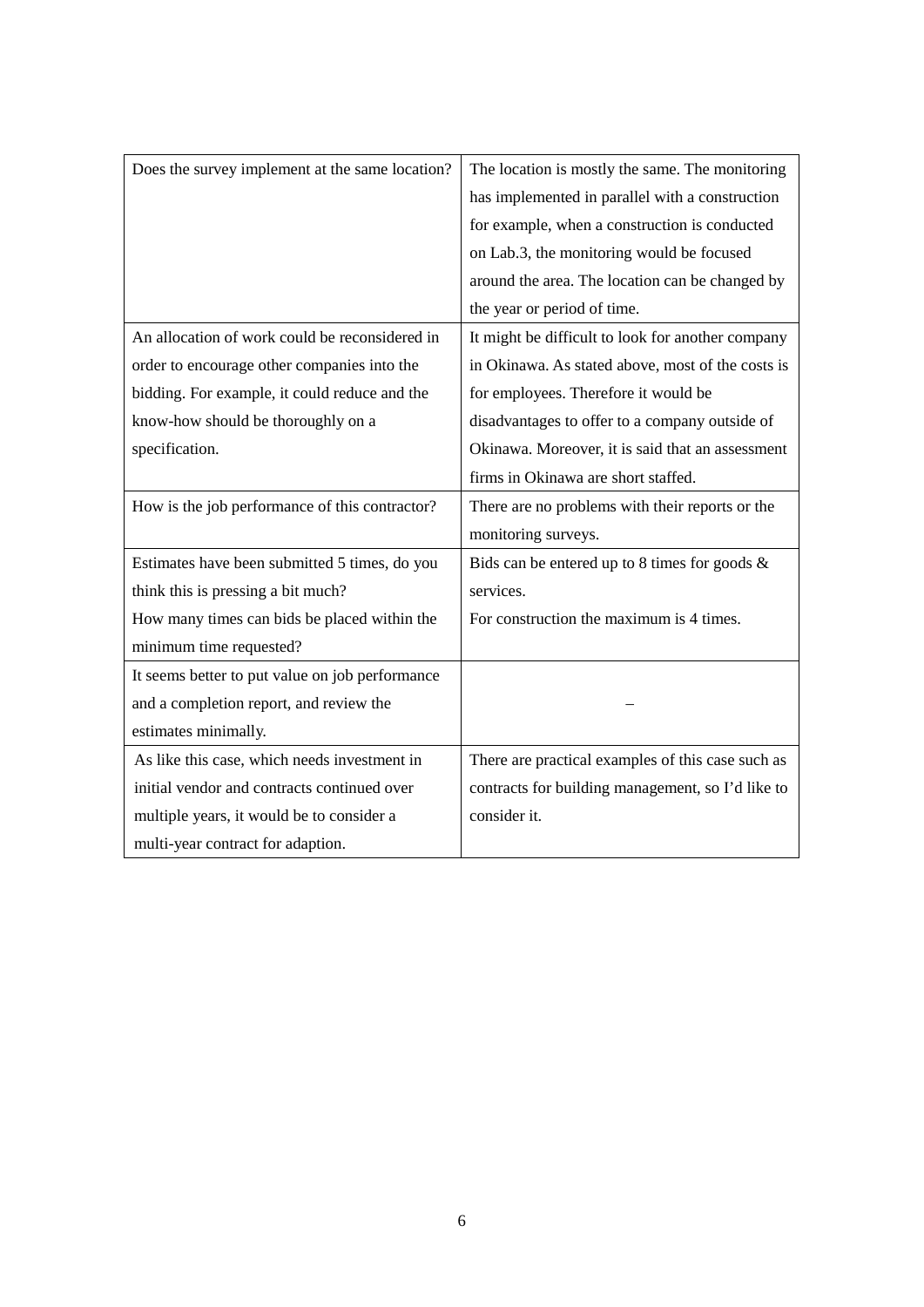| Comments & Opinions by the Committee              | Secretariat Explanation, etc.                      |
|---------------------------------------------------|----------------------------------------------------|
| Is a standard of accounting in the system set up  | Yes. We use our own accounting standards           |
| for OIST school corporation?                      | which relatively close to the one for the          |
|                                                   | independent administrative institution. It also    |
|                                                   | includes standards which is required to the        |
|                                                   | private schools.                                   |
| Was is difficult to predict the items, which      | The existing system has been used since the        |
| improve for this time in developing<br>the        | school was established. Through growing of the     |
| specification of the existing system?             | organization, the items that are needed to be      |
|                                                   | improved had been recognized, and those were       |
|                                                   | difficult to be predicted at that time.            |
| It seems difficult to build the system both in    | We agree with your point. However it is difficult  |
| English and Japanese. However it seems there      | because there are same users who only use in       |
| would be no concerned for accounting itself if it | English, while a data for report must be written   |
| is either language.                               | in Japanese.                                       |
| It is said that the fewer customizations for this | The consultant has met with both of quality and    |
| system, but what point made you have contract     | cost. The consultant gave us suggestions with      |
| with the consultant?                              | details, which allocate objects to each individual |
|                                                   | groups etc                                         |

(iv) Financial accounting system architecture (setup, customization, hardware and hardware maintenance)

(v) Outsourcing Okinawa coastal waters oceanographic surveys performed by medium-depth floating oceanographic observation units

| Comments & Opinions by the Committee               | Secretariat Explanation, etc.                     |
|----------------------------------------------------|---------------------------------------------------|
| How much was the price of the service to           | Around 25 million yen.                            |
| construct the building (sub-system) last fiscal    |                                                   |
| year?                                              |                                                   |
| Was it enforced by competitive bidding last        | Exactly.                                          |
| time?                                              |                                                   |
| For negotiate contracts like this case, how can    | We compared performances and estimates for        |
| you make sure that the price isn't hovering in the | the price of items in common with the previous    |
| high range?                                        | contract, and if there are changes, we review the |
|                                                    | reason of those changes. However, there were no   |
|                                                    | changes in this case.                             |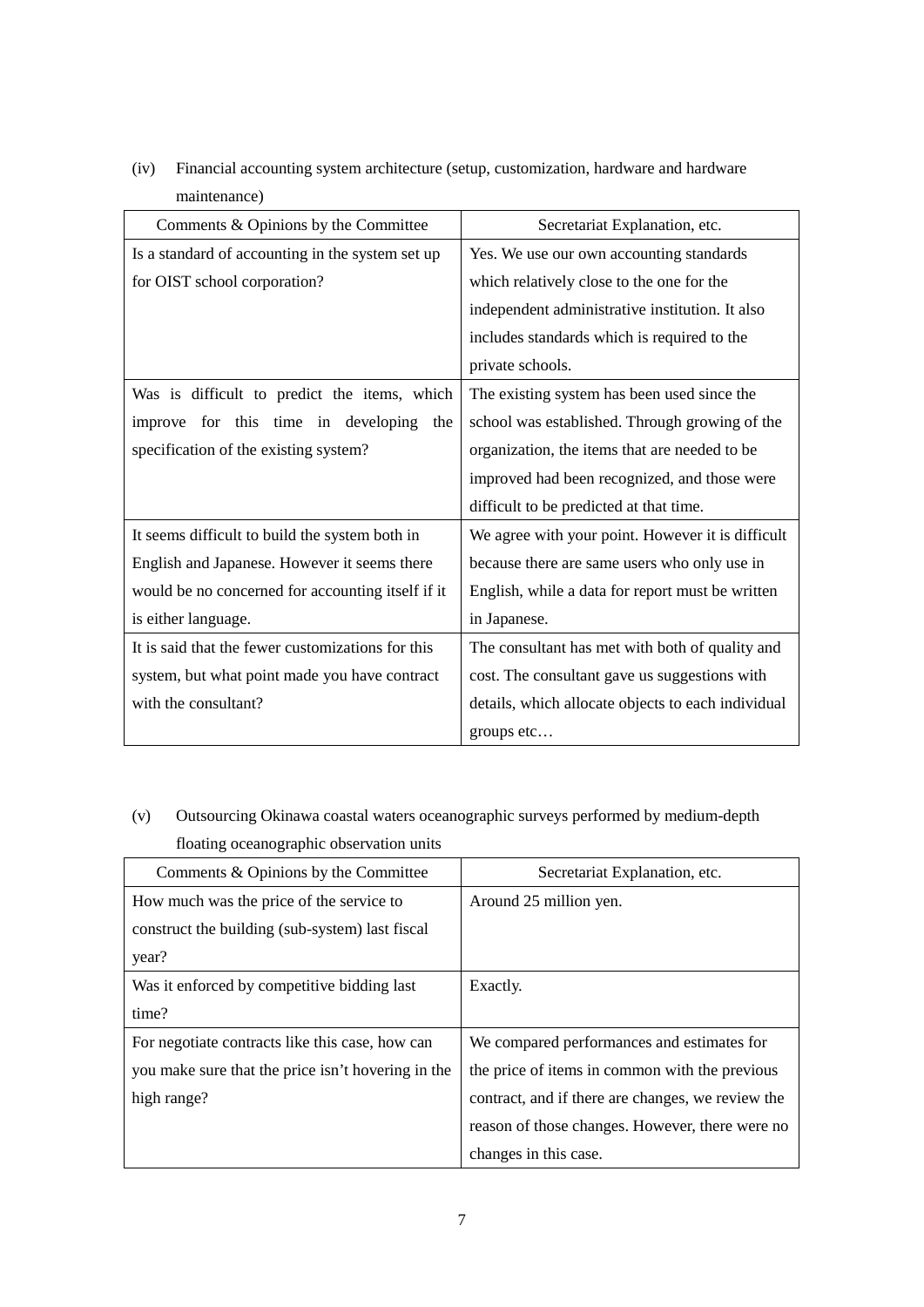| Would the number of personnel and man-hours                                                    | Indeed.                                             |
|------------------------------------------------------------------------------------------------|-----------------------------------------------------|
| be the review point?                                                                           |                                                     |
| Did you review the same points, which are                                                      | This software is highly specialized only for the    |
| numbers of personnel and man-hours regarding                                                   | devise. Therefore we didn't review the items        |
| the software development in this contract?                                                     | with the general list, which is formed by unit      |
|                                                                                                | price lists for SE and programmers.                 |
| Was the budget for this contract allocated to the                                              | Indeed.                                             |
| research unit?                                                                                 |                                                     |
| Is there any chance of communication between                                                   | There is a lot of communication particularly for    |
| the research unit and the contractor beforehand?                                               | matters that include policies like this case. It is |
|                                                                                                | necessary to explain designate principles and       |
|                                                                                                | research objectives to get an estimate.             |
| By observing the case, does it tend that only one                                              | Yes, exactly it does.                               |
| company participate in the competition?                                                        | We are struggling with how to put an                |
|                                                                                                | environment together, in which there can be         |
|                                                                                                | competition for this type of a production.          |
| It is important that a structure rationally supports                                           | Yes, indeed. No parties but the contractor bid on   |
| the negotiate contract like this case.                                                         | this contract. However, this contractor is not the  |
|                                                                                                | only one to be able to design contract like this    |
|                                                                                                | contract.                                           |
| It might be better to interview with potential                                                 | I'd definitely like to consider that.               |
| contractors.                                                                                   |                                                     |
| Like this continuing contract, there are some                                                  | The price is actually lower than the previous       |
| cases that an initial contract was concluded as a                                              | contract, and as stated before, we reviewed         |
| chaper price, however the continuing contract is   prices, and this is not one of those cases. |                                                     |
| getting expensive and collect the discount.                                                    |                                                     |
| This is an experimental development of the                                                     | The electric generator has been developing          |
| device, but will this contractor get involved in                                               | different uses the configuration and the field of   |
| actual planning and production?                                                                | technology. It is possible we could send the test   |
|                                                                                                | data, but they should not be a major participant    |
|                                                                                                | in the main project phase.                          |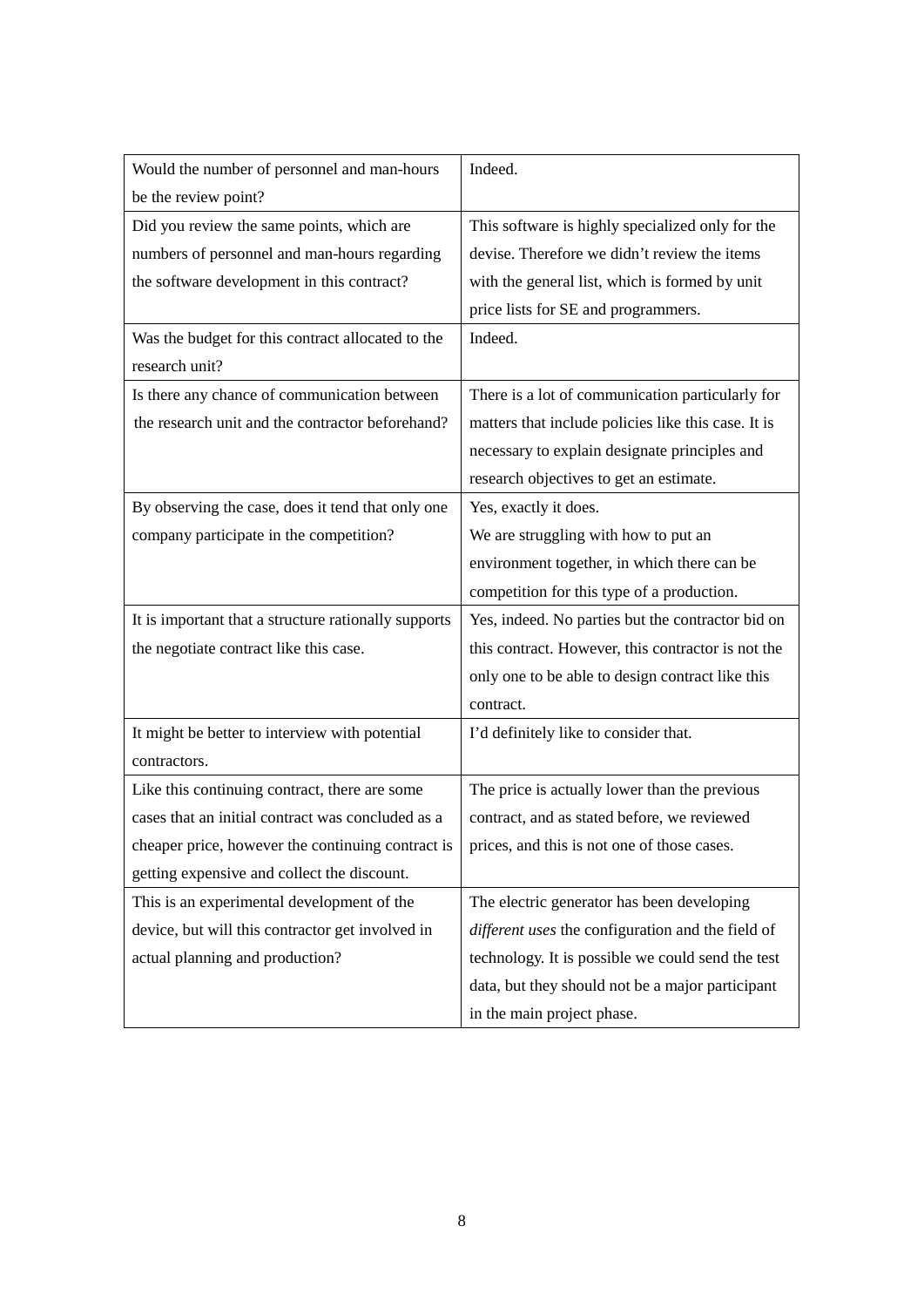| Including the previous time (the first time), has | I believe competitiveness has been inherent as  |
|---------------------------------------------------|-------------------------------------------------|
| the competitiveness become the general process?   | comparing to the beginning. Those bids can      |
|                                                   | explain the development of inherence. It's      |
|                                                   | desirable for the company that successfully     |
|                                                   | performed last time to continue on, and we made |
|                                                   | a negotiated contract with this company.        |
| While organizing a system for cases of the        |                                                 |
| negotiated contract, you need specific measures   |                                                 |
| to keep from getting price inflated.              |                                                 |
| When you evaluate the price, it's not necessary   |                                                 |
| to be specialized excessively; however it's       |                                                 |
| important to acquire the knowledge and skill to   |                                                 |
| negotiate contractors.                            |                                                 |
| It is a problem when procedures take a long time  | That's right. I'd like to work on building the  |
| and it makes unable to research.                  | system to emphasize on a speed, while checking  |
|                                                   | the appropriateness of price.                   |

(vi) Detailed design work for Okinawa Institute of Science and Technology Graduate University area 7-1 east site landscaping etc.

| Comments & Opinions by the Committee               | Secretariat Explanation, etc.                      |
|----------------------------------------------------|----------------------------------------------------|
| How did you examine the rationality of the         | The target price was set out based on the number   |
| estimated price?                                   | of creating drawings and the employees.            |
|                                                    | Negotiations were implemented with examining       |
|                                                    | on a number of workers and man-hours.              |
| How do you review them specifically for the        | Basically it's as you said. According to the size  |
| rationality of the estimated price? Based on the   | of the company, Unit price of technician varies.   |
| estimates on documents, it is multiplied prices of | However, I used to work for a design office and I  |
| each process by coefficient, for example.          | have a certain level of idea for the market price. |
| What does "7-1" mean? Does it go up to "7-7"?      | It refers to each construction area. There are 9   |
|                                                    | construction areas altogether (numbered 1          |
|                                                    | through 9). Area 7 is divided into 2 zones $(7-1)$ |
|                                                    | and 7-2), and 7-1 refers to the village zone       |
|                                                    | housing construction area. We have operated        |
|                                                    | constructions with the development of the          |
|                                                    | project for shortening the work period.            |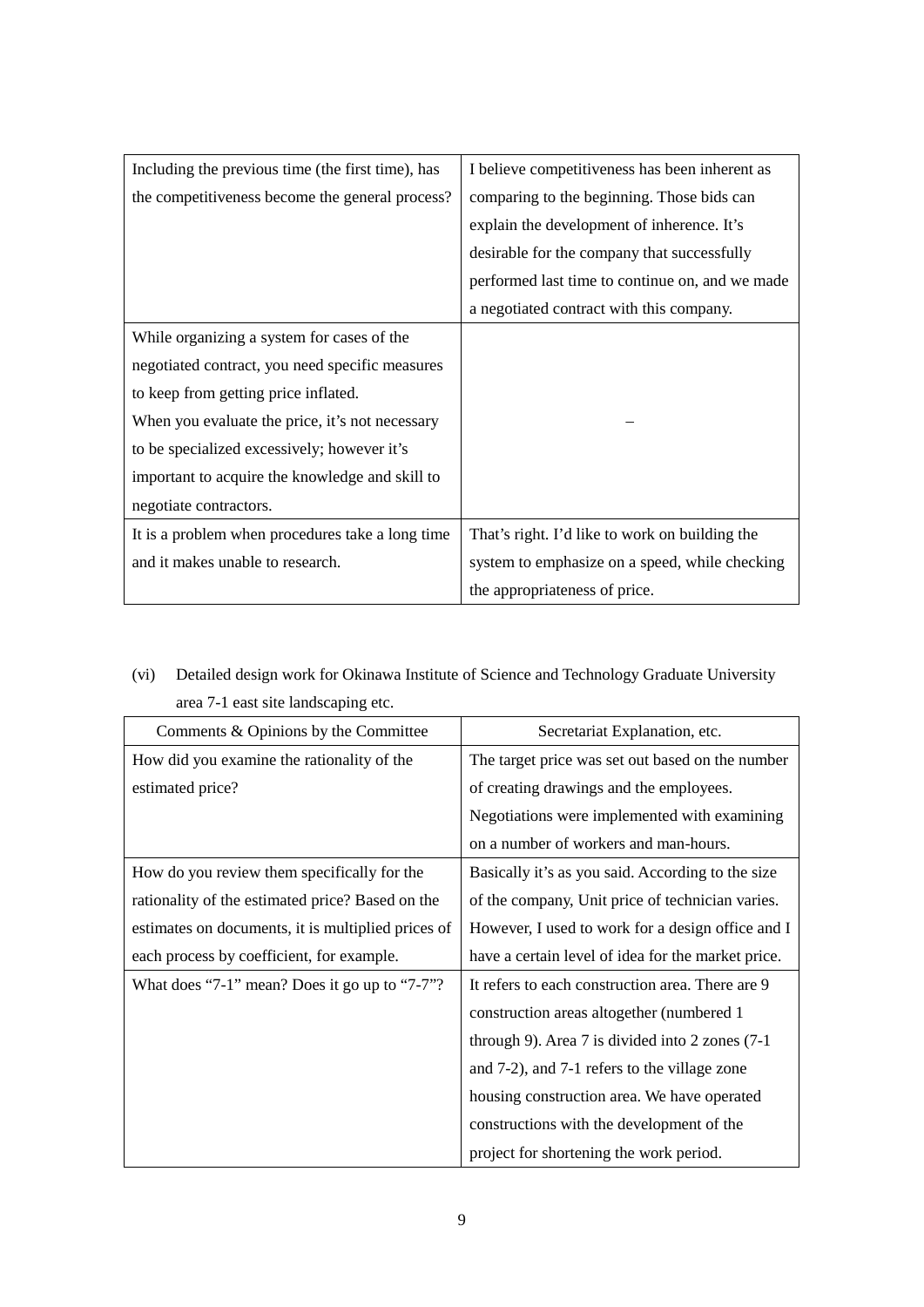| Did this contractor receive the entire order for    | This execution design is an operation for       |
|-----------------------------------------------------|-------------------------------------------------|
| area 7-1? Isn't it too vulnerable to support the    | construction of outside facility of complex     |
| reason of a negotiated contract for this case only  | housing as a development of housing project.    |
| by the consistency and a landscape of the entire    | The outsourcing company of this project is a    |
| project? Isn't it necessary to make a contract as a | basic designer of the complex housing and the   |
| competitive bidding by adding conditions like a     | execution designer as well. The construction of |
| consistency of the landscape etc.?                  | outside facility of the complex housing relates |
|                                                     | closely to the housing design. I recognize that |
|                                                     | other offices wouldn't come in the project      |
|                                                     | conventionally.                                 |
| Were 3 companies working together on the            | A collective Nikken Sekkei and Kuniken is       |
| design until FY2013?                                | contractors on revising the basic design of the |
| The joint venture in this case is "A collective of  | village zone residences, who are from the       |
| Nikken Sekkei / Kuniken." The "contractor for       | previous project.                               |
| the previous job " that is written in the           |                                                 |
| negotiated contract briefing seems to refer to a    |                                                 |
| joint venture of Nikken/Kornberg/Kuniken. The       |                                                 |
| descriptions are not correct, therefore it requires |                                                 |
| further consideration.                              |                                                 |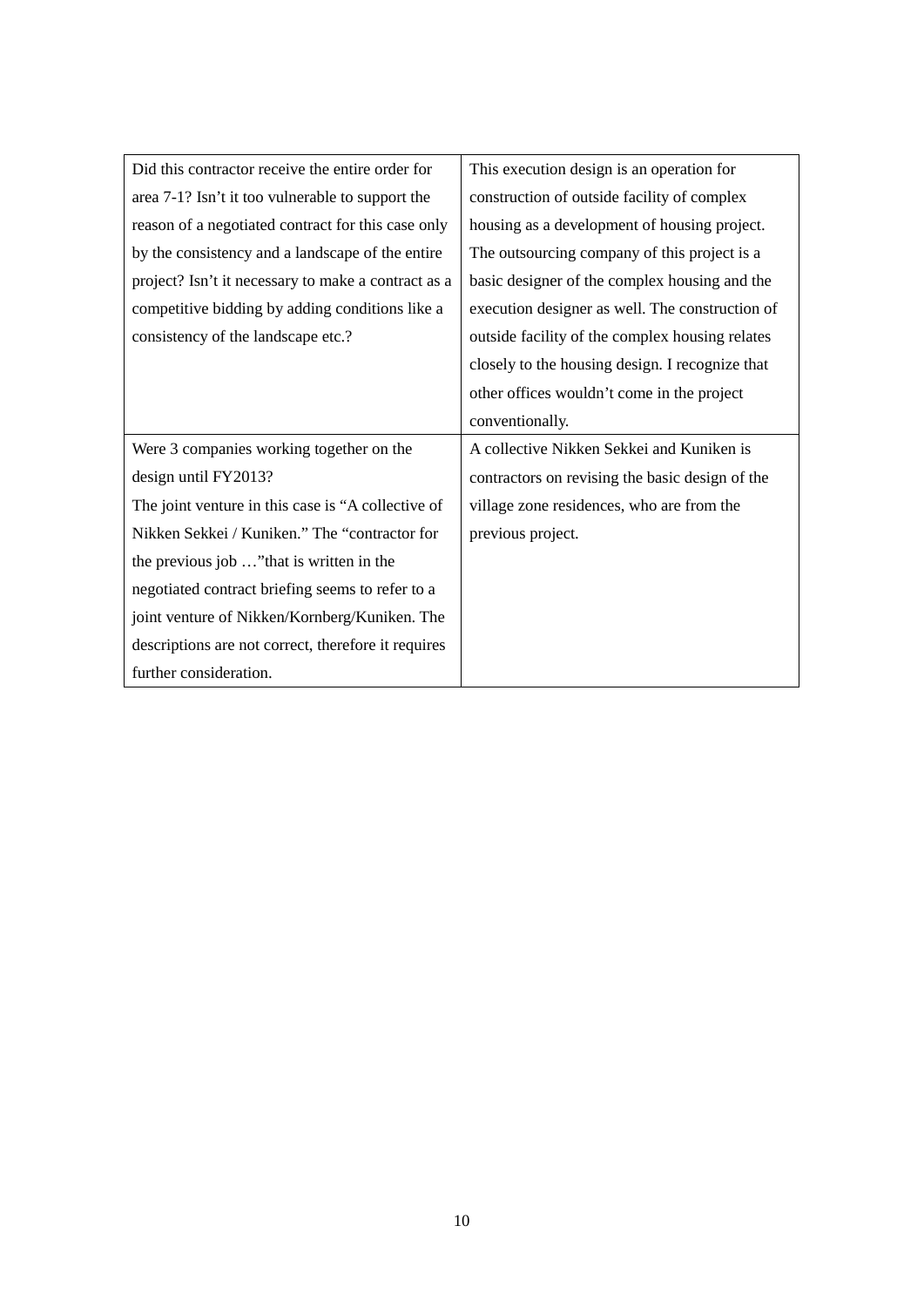| Comments & Opinions by the Committee              | Secretariat Explanation, etc.                     |
|---------------------------------------------------|---------------------------------------------------|
|                                                   | • Explained the background of "The plan for       |
|                                                   | OIST to operate flexibly in procurement           |
|                                                   | methods. It refers to the R&D organizations in a  |
|                                                   | reform of independent administrative              |
|                                                   | organizations by the policy of Ministry of        |
|                                                   | Internal Affairs & Communications guidelines."    |
|                                                   | • Explained the preparation and direction of the  |
|                                                   | rational procurement. Based on the policy from    |
|                                                   | the Ministry of Internal Affairs and              |
|                                                   | Communications, we consider specific reasons      |
|                                                   | (qualifications) and conditions by drill down on  |
|                                                   | PRP chap. 28.                                     |
| Generally I think this is good, however a         |                                                   |
| guideline should be developed for the             |                                                   |
| fundamental approach to negotiated contracts.     |                                                   |
| It's a better way to have a conversational        |                                                   |
| proceeding (negotiations).                        |                                                   |
| There are 2 points in explaining negotiated       |                                                   |
| contracts.                                        |                                                   |
| 1) Avoid high prices.                             |                                                   |
| 2) Lead to higher effectiveness in contract work. |                                                   |
| Guidelines should be included these points.       |                                                   |
| It's also important for employees handling        |                                                   |
| contracts to become a specialist in their field.  |                                                   |
| It is necessary to calculate how much it would    | We receive some documents from a department       |
| cost including timing for bidding process.        | 15 days before opening a bid, and prepare         |
|                                                   | documents and material for the bid, for example.  |
|                                                   | Currently it seems to cost a lot for bidding      |
|                                                   | process by creating a document. It explains the   |
|                                                   | reason of a negotiated contract. The approach for |
|                                                   | this time is to improve the efficiency of the     |
|                                                   | bidding process with skipping the paperwork       |
|                                                   | by categorizing.                                  |
| The general concept is important. How about       | I would absolutely like to do that.               |

# 3. Rationalizing the approach to procurements (report from the administrative office)